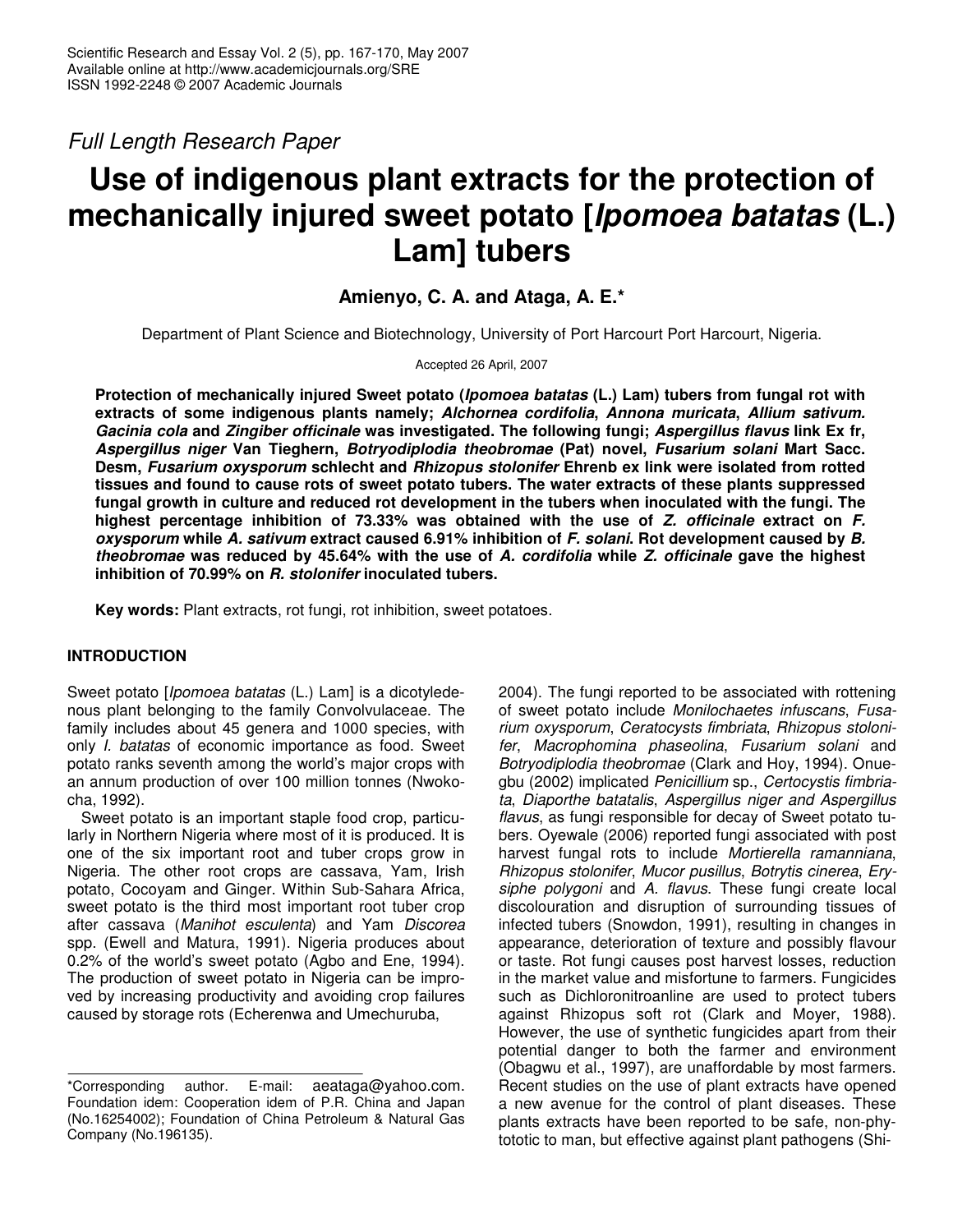vpuri et al., 1997). In Nigeria plant extracts have been used to control fungal diseases of plants such as cowpea (Amadioha and Obi, 1998), banana (Okigbo and Emoghene, 2004) and Yam (Okigbo and Nmeka, 2005).

The aim of this study, therefore, is to identify the fungi causing sweet potato tuber rots and to investigate the efficacy of using five local plant extracts in protecting the rot of sweet potato tubers in storage.

#### **MATERIALS AND METHODS**

#### **Source of sweet potato tubers**

Rotted Sweet potato tubers were collected from markets in Port Harcourt. These were packaged in polyethylene bags and taken to the laboratory in the Department of Plant Science and Biotechnology, University of Port Harcourt. Healthy tubers were also collected from the markets.

The local plants; *Alchornea cordifolia* (bark), *Annona muricata* (leaves) *Allium sativum* (bulb), *Zingiber officinale* (rhizome) and *Gacina cola* (fruits) used in this study were collected from vegetable gardens around Port Harcourt. These plants were verified and authenticated in the Herbarium unit of the University of Port Harcourt, Nigeria.

#### **Isolation of fungi associated with rotted potato tubers**

Rotted potato tubers were washed in tap water, and cut into sections with sterilized scarpel. The sections were surface sterilized in 1% sodium hypochlorite and rinsed with several changes of sterile distilled water. Ten sections of the sterilized tubers were plated out on potato dextrose agar incorporated with streptomycin. The plated Petri dishes were incubated at room temperature (28  $\pm$  2°C) for 7 days and observed daily for fungal development. The developing fungi were identified and pure cultures were prepared and stored in slants for further use.

#### **Pathogencity test**

Fresh, healthy sweet potato tubers were washed with tap water, rinsed with distilled water and surface sterilized with 70% ethanol. Cylindrical discs were removed from the tuber with a sterile 4 mm cork borer. A disc of a five days old culture of the isolated fungi was transferred into holes created in the tubers.

Vaseline was used to completely seal each side and pieces of cotton were placed on the Vaseline. The inoculated tubers were placed in separate airtight containers and incubated for 14 days at room temperature (28  $\pm$  2°C). The same procedure was used for the control except that discs of uninoculated PDA were placed in the holes created in the tubers (Amienyo and Ataga, 2006). After incubation period, the tubers were examined for infection and disease development.

#### **Preparation of plant extracts**

The following local plants. *A. cordifolia* (bark); *A. muricata* (leaves) *A. sativum* (bulb); *Z. officinale* (rhizome) and *G. cola* (fruits) were dried and grounded separately. Thirty grams of each sample was added to 15 ml of distilled water in separate flasks. This was vigorously stirred and left to stand for 24 h. The sample was filtered with a whatman filter paper (No.1) and the filtrate used as the extract.

#### **Effect of plant extract on fungal growth**

Flat bottom flasks were used for the assay. Different percentages of the extract solution were poured into separate flask containing sterilized potato dextrose broth. With a sterile cork borer, the different fungi were inoculated into separate flasks and incubated at room temperature (28  $\pm$  2 $^{\circ}$ C) for 7 days.

After the incubation period, mycelium from different broths was taken on to pre-weighed filter paper, oven dried at 85°C and reweighed, until a constant weight was obtained. The changes in weight were noted. For the control, no plant extract was added to the potato dextrose broth.

## **Effect of plant extract on rot development**

The method of Udo et al. (2001) was used to determine the effect of extract on rot development. Freshly harvested healthy tubers were washed with water, surface sterilized with 1% sodium hypochlorite solution and rinsed in five changes of sterile distilled water. The tubers were soaked in 10% plant extract and allowed to stand in the solution for 3 min. In the control, tubers were soaked in sterile distilled water for 3 min. The tubers were removed from the extract and water (for control) and incubated at room temperature for 24 h. Using a 1.1 cm cork borer, discs were removed from the extract treated and water treated control tubers, and replaced with 1.1 cm discs of a 5 day old culture of each test fungi. Vaseline jelly was used to completely seal each hole. The inoculated potato tubers were placed in sterile sealed containers and incubated at room temperature (28  $\pm$  2 $^{\circ}$ C) for 14 days.

After the incubation period, the tubers were incised horizontally with sterile knife. The length of rotted portion from each hole was measured over the total surface length with a metre rule. Fungitoxicity was determined in form of percentage growth inhibition was calculated according to the formula of Okigbo and Nmeka (2005).

Growth inhibition (%) = 
$$
\left\{ \frac{\text{(LC-LT)}}{\text{LC}} \right\} \times 100
$$

Where  $LC = average$  length of unrotted portion of control and  $LT =$ average length of unrotted portion with treatment.

| <b>Isolates</b>          | Occurrence %   |  |  |
|--------------------------|----------------|--|--|
| Aspergillus flavus       | $3.1 \pm 0.05$ |  |  |
| Aspergillus niger        | $15.3 \pm 1.2$ |  |  |
| Fusarium oxysporum       | $8.6 \pm 0.7$  |  |  |
| Fusarium solani          | $3.4 \pm 0.5$  |  |  |
| Botryodplodia theobromae | $49.1 \pm 3.5$ |  |  |
| Rhizopus stolonifer      | $21.2 + 2.1$   |  |  |

**Table 1.** Occurrence of fungi isolated from diseased sweet potato tubers.

*\**Means of five surveys with 95% confidence limit.

### **RESULTS AND DISCUSSION**

Six storage fungi were isolated from the rotted sweet potato tubers. The most frequently occurring fungi were *B. theobromae*, *R. stolonifer*, *A. niger*, *A. flavus*, *F. oxysporum* and *F. solani* (Table 1).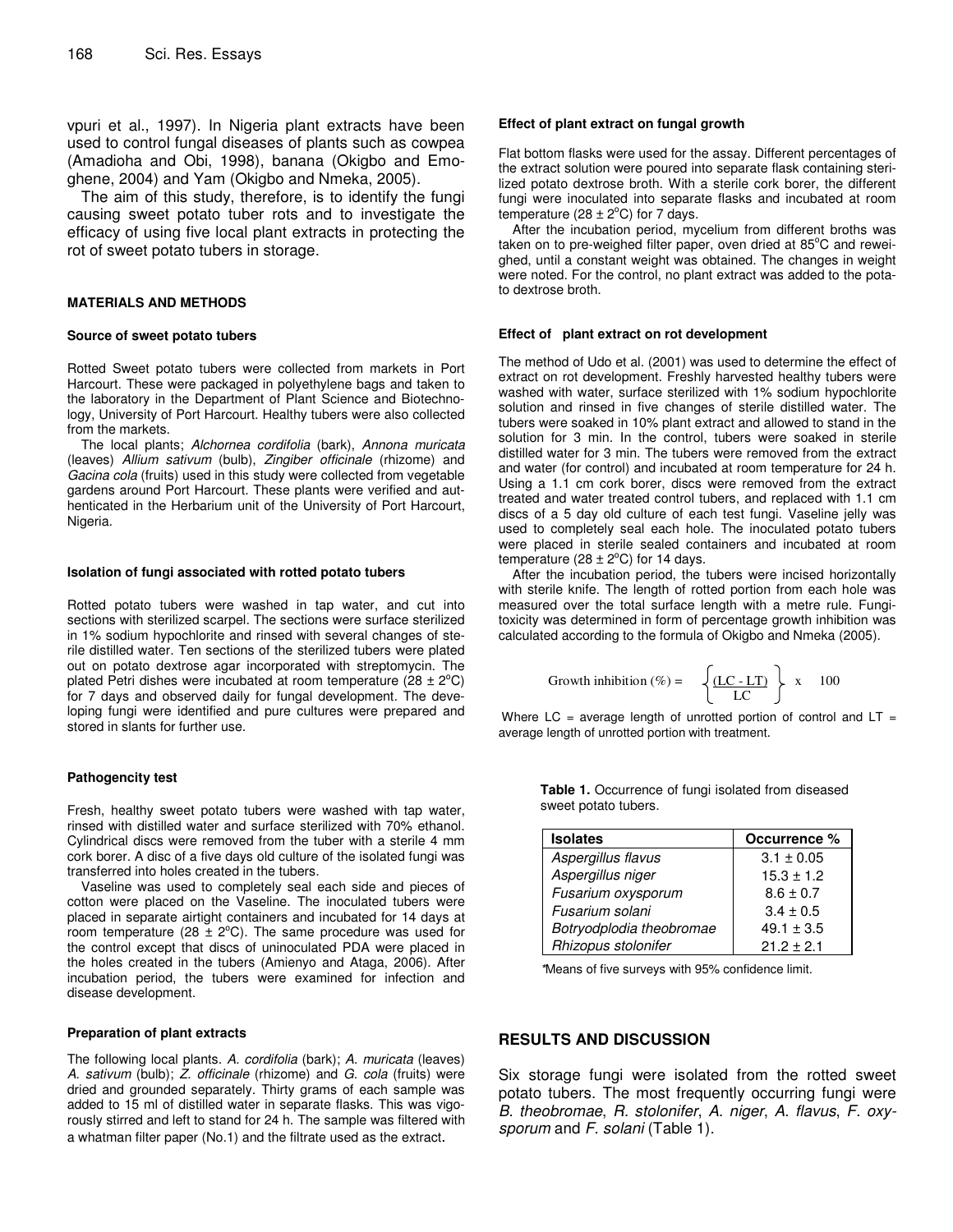| Rot fungi                 | Plant extract (% inhibition of mycelial growth) |                    |                 |                               |                          |         |  |
|---------------------------|-------------------------------------------------|--------------------|-----------------|-------------------------------|--------------------------|---------|--|
|                           | <b>Alchornea</b><br>cordifolia                  | Annona<br>muricata | Gacinia<br>cola | <b>Zingiber</b><br>officinale | <b>Allium</b><br>sativum | Control |  |
| Apergillus flavus         | 49.62b                                          | 24.43b             | 53.44a          | 44.64c                        | 38.94b*                  |         |  |
| Aspergillus niger         | 63.86a                                          | 48.8a              | 37.96a          | 32.54c                        | 87.96a                   |         |  |
| Fusarium solani           | 56.35b                                          | 25.4 <sub>b</sub>  | 3.97c           | 58.74b                        | 42.07b                   |         |  |
| Fusarium oxysporum        | 61.63a                                          | 32.44b             | 26.36a          | 61.49b                        | 44.60b                   |         |  |
| Botryodiplodia theobromae | 76.7a                                           | 65.79a             | 35.73a          | 80.46a                        | 81.21a                   |         |  |
| Rhizopus stolonifer       | 56.00b                                          | 44.00a             | 41.6a           | 46.6c                         | 28.8c                    |         |  |

**Table 2.** Inhibition (%) of mycelial growth of fungi grown in potato dextrose broth incorporated with plant extracts.

 $*$ Values in a column with the same letters are not significantly different at ( $P = 0.05$ ).

**Table 3.** Effects of plant extracts on the development of rot on sweet potato tubers.

| <b>Plant extract</b> | Fungi (% inhibition)   |                              |                             |                               |                             |                                     |  |
|----------------------|------------------------|------------------------------|-----------------------------|-------------------------------|-----------------------------|-------------------------------------|--|
|                      | <b>Fusarium solani</b> | <b>Fusarium</b><br>oxysporum | <b>Aspergillus</b><br>niger | <b>Rhizopus</b><br>stolonifer | <b>Apergillus</b><br>flavus | <b>Botryodiplodia</b><br>theobromae |  |
| Zingiber officinale  | 51.71a                 | 73.33a                       | 39.09b                      | 70.99a                        | 28.15c                      | 30.67c                              |  |
| Annona muricata      | 34.05b                 | 30.10c                       | 30.19 <sub>c</sub>          | 37.73d                        | 41.35b                      | 40.56b                              |  |
| Gacinia cola         | 32.01c                 | 31.01c                       | 30.19c                      | 46.89b                        | 28.80c                      | 40.94b                              |  |
| Alchornea cordifolia | 22.12d                 | 37.38b                       | 44.09a                      | 42.91c                        | 46.61a                      | 45.64a                              |  |
| Allium Sativum       | 6.91e                  | 36.27b                       | 44.09a                      | 45.08b                        | 46.55a                      | 35.74a                              |  |
| Uninoculated         |                        |                              |                             | 0                             |                             |                                     |  |

Means followed by the same alphabets are not significantly different ( $P = 0.05$ ).

The pathogenicity test revealed that these six fungi induced rot in healthy sweet potato tubers. The most virulent of these fungi was *R. stolonifer* which destroyed the tubers completely within few days. Water extracts of *A. cordifolia*, *A. muricata*, *G. cola*, *Z. officinale* and *A. sativum* significantly ( $P = 0.05$ ) inhibited the mycelial growth of these fungi. The mycelial weight decreased as the plant extracts inhibited the fungal growth in culture medium (Table 2).

All the plant extracts significantly reduced rot development caused by all the test fungi (Table 3). The degree of protection of the tubers from rot by different plant extracts varied and was highly significant ( $P = 0.05$ ). The highest reduction in rot development was caused by extract of *Z. officinale* with percentage inhibition of 73.3, 71 and 51.7% on the growth of *F. oxysporum*, *R. stolonifer* and *F. solani* respectively. The extracts of *A. sativum solani* reduced rot caused by *F. solani* on sweet potato tubers with 6.9% inhibition when compared with the control which recorded unlimited tuber rot.

Several workers have reported tuber rot of sweet potato caused by several fungi in storage (Clark and Hoy, 1994; Onuegbu, 2002; and Oyewale, 2006). In this study, similar fungi were identified and found to cause rot of the tubers. In most cases, fungi gain entrance into Sweet potato tubers through natural openings and wounds created during harvesting, transporting, handling and marketing. However, Okigbo and Nmeka (2006) noted that crop tubers at time of harvest may already be infested by pathogens derived from disease foliage, roots or mother tubers.

This study revealed that fungitoxic compounds were present in *Z. officialis*, *A. muricata*, *G. cola*, *A. cordifolia* and *A. sativum* since they were able to inhibit the growth of the fungi tested. This agrees with earlier reports of Udo et al. (2001) on the inhibition of growth and sporulation of fungal pathogens on *I. batatas* and *Dioscorea* sp. by garlic extracts and Okigbo and Nmeka (2005) on the use of leaf extracts of *Xylopia aethiopica* and *Z. officinale* to control yam tuber rot caused by *F. oxysporum*, *A. niger*, and *A. flavus.* It was indicated that the antifungal activeties of the plant extracts did not stop *in vitro* but in the *in vivo* as well. Olufolaji (1999) also reported that wet rot of *Amaranthus* sp. Caused by *Choaphora cucurbitarum* could be controlled by using plant extracts as protective measures.

In conclusion, this study has shown that the five indigenous plant extracts used have the potential application in the protection of mechanically injured sweet potato plant against rot fungi especially rot caused by *R. stolonifer*. This can provide an alternative way of reducing and controlling rot by farmers as it is less expensive, environ